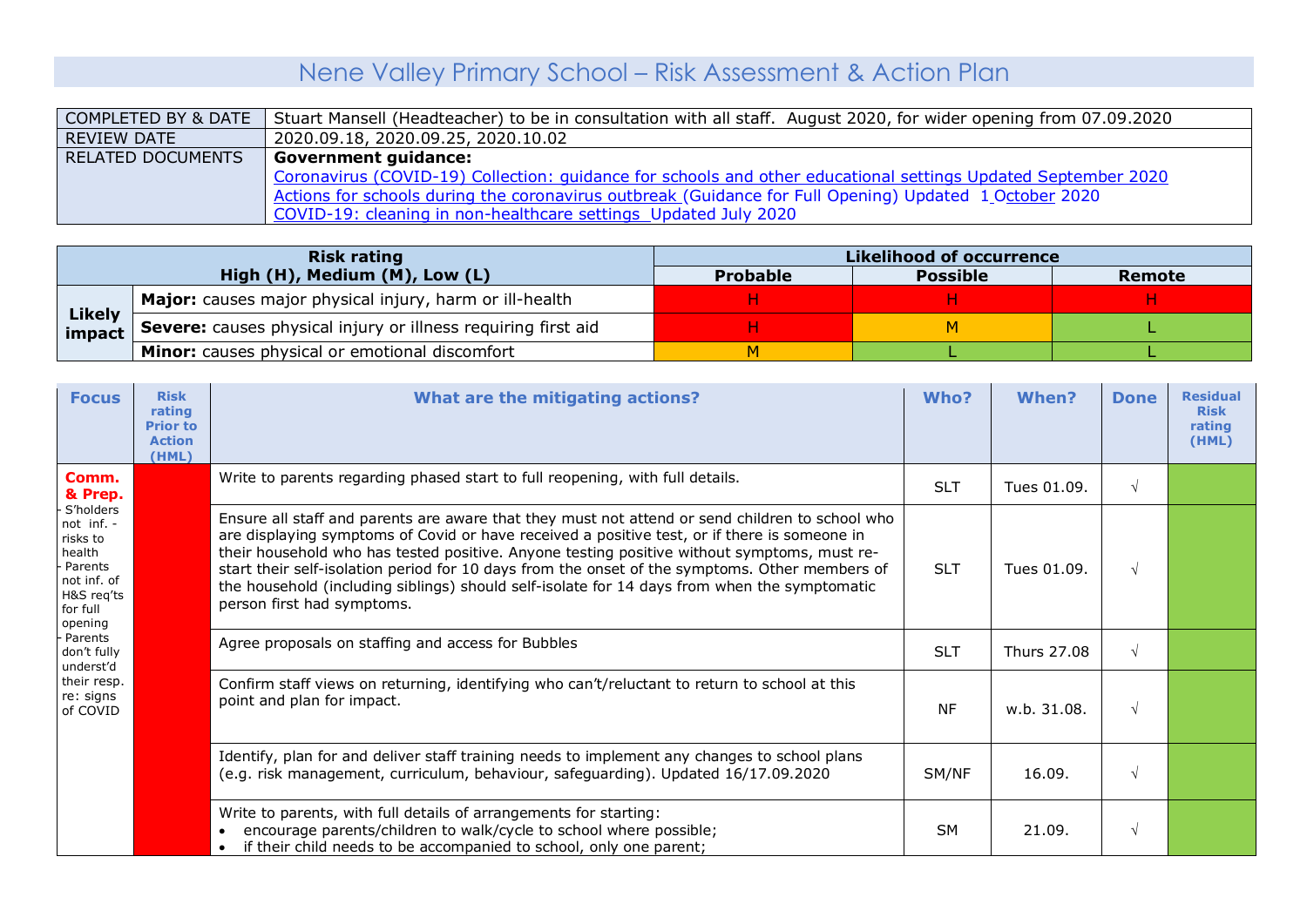| <b>Focus</b> | <b>Risk</b><br>rating<br><b>Prior to</b><br><b>Action</b><br>(HML) | What are the mitigating actions?                                                                                                                                                                                                                                                                                                                     | Who?            | When?                  | <b>Done</b> | <b>Residual</b><br><b>Risk</b><br>rating<br>(HML) |
|--------------|--------------------------------------------------------------------|------------------------------------------------------------------------------------------------------------------------------------------------------------------------------------------------------------------------------------------------------------------------------------------------------------------------------------------------------|-----------------|------------------------|-------------|---------------------------------------------------|
|              |                                                                    | allocate drop off/collection times and protocols for minimising adult to adult contact (e.g.<br>which entrance to use), using 3 gates, clearly signed. Amend collection times $-10$ minutes<br>later<br>parents cannot gather at entrance gates or doors, or enter the site (unless a pre-arranged<br>appointment, which should be conducted safely) |                 |                        |             |                                                   |
|              |                                                                    | Any updates/changes to this guidance are communicated in a timely and effective way to all<br>stakeholders. Updated 17.09.2020                                                                                                                                                                                                                       | <b>SM</b>       | As needed              |             |                                                   |
|              |                                                                    | Children will be regularly briefed regarding social distancing of bubbles (individuals encouraged<br>to socially distance)                                                                                                                                                                                                                           | <b>Teachers</b> | Ongoing                |             |                                                   |
|              |                                                                    | Ensure all parents and staff are aware of the government Test and Trace programme and are<br>ready to actively engage with it. Write to parents, inform staff of necessity. (See end notes.)                                                                                                                                                         | <b>SLT</b>      | 01.09.20               |             |                                                   |
|              |                                                                    | Update key messages to parents - such as maintaining social distance and following<br>government guidance whilst the children are with them. Newsletter update 21.09.2020,<br>05.10.2020                                                                                                                                                             | Office          | 21.09                  |             |                                                   |
|              |                                                                    | Ensure governors are kept informed of this RA and any changes once approved. Ensure<br>Trustees are consulted regarding any substantive changes and otherwise kept informed.<br>Additional updates provided to CoG, including safeguarding. $1st RA$ shared and updated weekly.                                                                      | Govern.         | No more<br>than weekly | V           |                                                   |

| <b>Focus</b>                                  | <b>Risk</b><br>rating<br><b>Prior to</b><br><b>Action</b><br>(HML) | <b>What else needs doing?</b>                                                                                                                                                                                                                                                                                                        | Who?               | When?      | <b>Done</b> | <b>Residual</b><br><b>Risk</b><br>rating<br>(HML) |
|-----------------------------------------------|--------------------------------------------------------------------|--------------------------------------------------------------------------------------------------------------------------------------------------------------------------------------------------------------------------------------------------------------------------------------------------------------------------------------|--------------------|------------|-------------|---------------------------------------------------|
| <b>Curricu</b><br>lum<br><b>Offer</b><br>Edu. |                                                                    | Decide which lessons or activities will be delivered.<br>What learning is appropriate (including the relationship between face-to-face and remote<br>education), for example, identify curriculum priorities, agree revised expectations and required<br>adjustments in practical lessons, and any approaches to 'catch up' support. | Phases             | 03.09.     |             |                                                   |
| provision<br>maint'd<br>for priority          |                                                                    | Consider which lessons or classroom activities take place outdoors, P.E. and timetabled recess<br>(not breaks)                                                                                                                                                                                                                       | NF/Phase<br>Leader | w.b. 31.08 |             |                                                   |
| children<br>when<br>wider                     |                                                                    | Agree the limited resources that are taken home and limit exchange of take-home resources<br>between children                                                                                                                                                                                                                        | Phase<br>Leaders   | 03.09.     |             |                                                   |
| reopening<br>Edu. for<br>other                |                                                                    | Limit sharing of stationery/equipment where possible. Materials/surfaces cleaned and<br>disinfected more frequently. All classes have own approach in place.                                                                                                                                                                         | All staff          | On-going   |             |                                                   |
| years<br>must<br>continue<br>PE curric.       |                                                                    | Practical lessons can go ahead if equipment can be cleaned thoroughly and the classroom or<br>other learning environment is occupied by the same children or young people in one day, or<br>properly cleaned between cohorts                                                                                                         | All staff          | On-going   |             |                                                   |
| must be<br>altered to                         |                                                                    | PE: new guidance to be circulated to staff                                                                                                                                                                                                                                                                                           | <b>Teachers</b>    | w.b.07.09. |             |                                                   |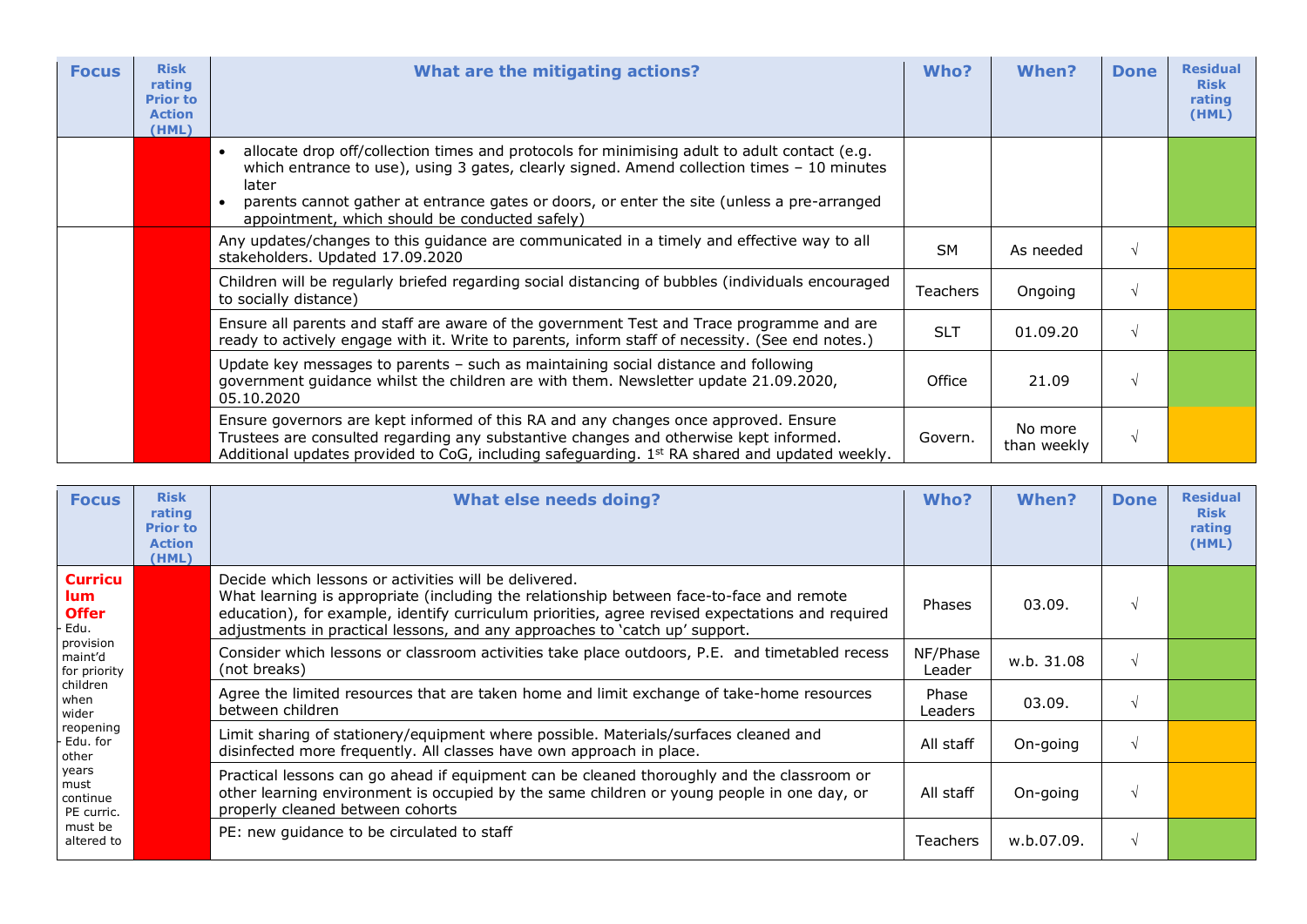| <b>Focus</b>                                      | <b>Risk</b><br>rating<br><b>Prior to</b><br><b>Action</b><br>(HML) | <b>What else needs doing?</b>                                                                                                                                                                                                                                                                                                                                                                   | Who?                    | <b>When?</b> | <b>Done</b> | <b>Residual</b><br><b>Risk</b><br>rating<br>(HML) |
|---------------------------------------------------|--------------------------------------------------------------------|-------------------------------------------------------------------------------------------------------------------------------------------------------------------------------------------------------------------------------------------------------------------------------------------------------------------------------------------------------------------------------------------------|-------------------------|--------------|-------------|---------------------------------------------------|
| ensure<br>social<br>distancing<br>and H&S         |                                                                    | All assemblies, social gatherings (discos), sports clubs etc. cancelled until an alternative<br>workaround can be found to provide whilst maintaining social distancing. Virtual assemblies in<br>place.                                                                                                                                                                                        | Staff/<br><b>FONV</b>   | w.b.07.09.   | $\sqrt{}$   |                                                   |
|                                                   |                                                                    | Any external teachers (supply, peripatetic, SEN support etc.) to be informed of procedures on<br>arrival and to ensure safe social distancing at all times (staff and pupils). Records of all visitors<br>to be kept, including who they have been in contact with - specifically for Test and Trace. SK<br>creating spreadsheet - visitor record in place and kept confidentially for 21 days. | Office<br><b>Staff</b>  | As needed    | $\sqrt{}$   |                                                   |
| <b>Home</b><br>Learn'g                            |                                                                    | Agree Home Learning approach for potential lockdown or for individuals self-isolating or<br>shielding. Initial plan in place and delivered. Needs constant review. Home Learning Statement<br>being developed.                                                                                                                                                                                  | Phase<br>Leaders        | 22.10        |             |                                                   |
|                                                   |                                                                    | Agree how we will 'link' in school and at home learning. Mixture of video links and work<br>provided, with expected response and feedback.                                                                                                                                                                                                                                                      | Phase<br>Leaders        | w.b. 07.09   | $\sqrt{ }$  |                                                   |
| Welf.<br>Pupils'                                  |                                                                    | One trained member of staff to be available<br>Majority of meetings to be held outside or at a 2m distance inside.                                                                                                                                                                                                                                                                              | <b>SLo</b>              | As needed    | $\sqrt{}$   |                                                   |
| mental<br>health<br>adversely                     |                                                                    | Wellbeing/mental health is discussed regularly in PSHCE/virtual meetings                                                                                                                                                                                                                                                                                                                        | Teachers/<br><b>TAs</b> | Ongoing      | $\sqrt{}$   |                                                   |
| affected<br>during<br>closure                     |                                                                    | Resources/websites to support the mental health of pupils are provided via newsletters, emails<br>and website.                                                                                                                                                                                                                                                                                  | <b>Teachers</b>         | Ongoing      | $\sqrt{}$   |                                                   |
| and by the<br>COVID-19<br>crisis                  |                                                                    | Welfare checks to continue for those children not in school - phone, text, email.                                                                                                                                                                                                                                                                                                               | Teachers/<br><b>DSL</b> | As needed    | $\sqrt{}$   |                                                   |
| Mental<br>health of<br>staff                      |                                                                    | Parents asked to inform school of any issues that may affect the children, e.g. bereavement,<br>illness. None received yet.                                                                                                                                                                                                                                                                     | Office                  | As needed    | $\sqrt{}$   |                                                   |
| adversely<br>affected<br>during<br>closure        |                                                                    | Planned for possible mental health, pastoral or wider wellbeing support for children returning to<br>school - considered how these might apply to children who were not previously affected.<br>Wider support identified. PASS (Pupil Attitudes to Self and School) survey to be completed                                                                                                      | <b>JG</b>               | w.b.15.06    | $\sqrt{}$   |                                                   |
| and by the<br>COVID-19<br>crisis                  |                                                                    | Staff may be tired in the initial stage - alert, lack of rest, access to food/drink<br>Ensured breaks and space to rest. Staff using outside hall and food tech.                                                                                                                                                                                                                                | Wellbeing<br>Team       | Ongoing      | $\sqrt{ }$  |                                                   |
| -Working<br>from<br>home can<br>adversely         |                                                                    | Encourage staff to focus on their wellbeing<br>Line managers are proactive in discussing wellbeing with the staff that they manage, including<br>their workload. Add to staff meeting agenda and include in performance management reviews.                                                                                                                                                     | Wellbeing<br>Team       | Ongoing      | $\sqrt{}$   |                                                   |
| affect<br>mental<br>health                        |                                                                    | Staff briefings and training have included content on wellbeing. Wellbeing lead briefed on<br>developing role 16.09.2020.                                                                                                                                                                                                                                                                       | <b>SLT</b>              | Ongoing      | $\sqrt{}$   |                                                   |
| Pupils and<br>staff are<br>grieving<br>because of |                                                                    | Staff have been signposted to useful websites and resources (Employee Assistance Programme.<br>FH to meet SLT and 'champion'. Wellbeing Champions to attend Employee assistance<br>Programme launch.                                                                                                                                                                                            | Wellbeing<br>Team       | Ongoing      | $\sqrt{}$   |                                                   |
| loss of                                           |                                                                    | Staff have been supported to work in flexible ways to support their mental health<br>Appropriate work plans have been agreed with support provided where necessary                                                                                                                                                                                                                              | Line<br>Managers        | Ongoing      | $\sqrt{}$   |                                                   |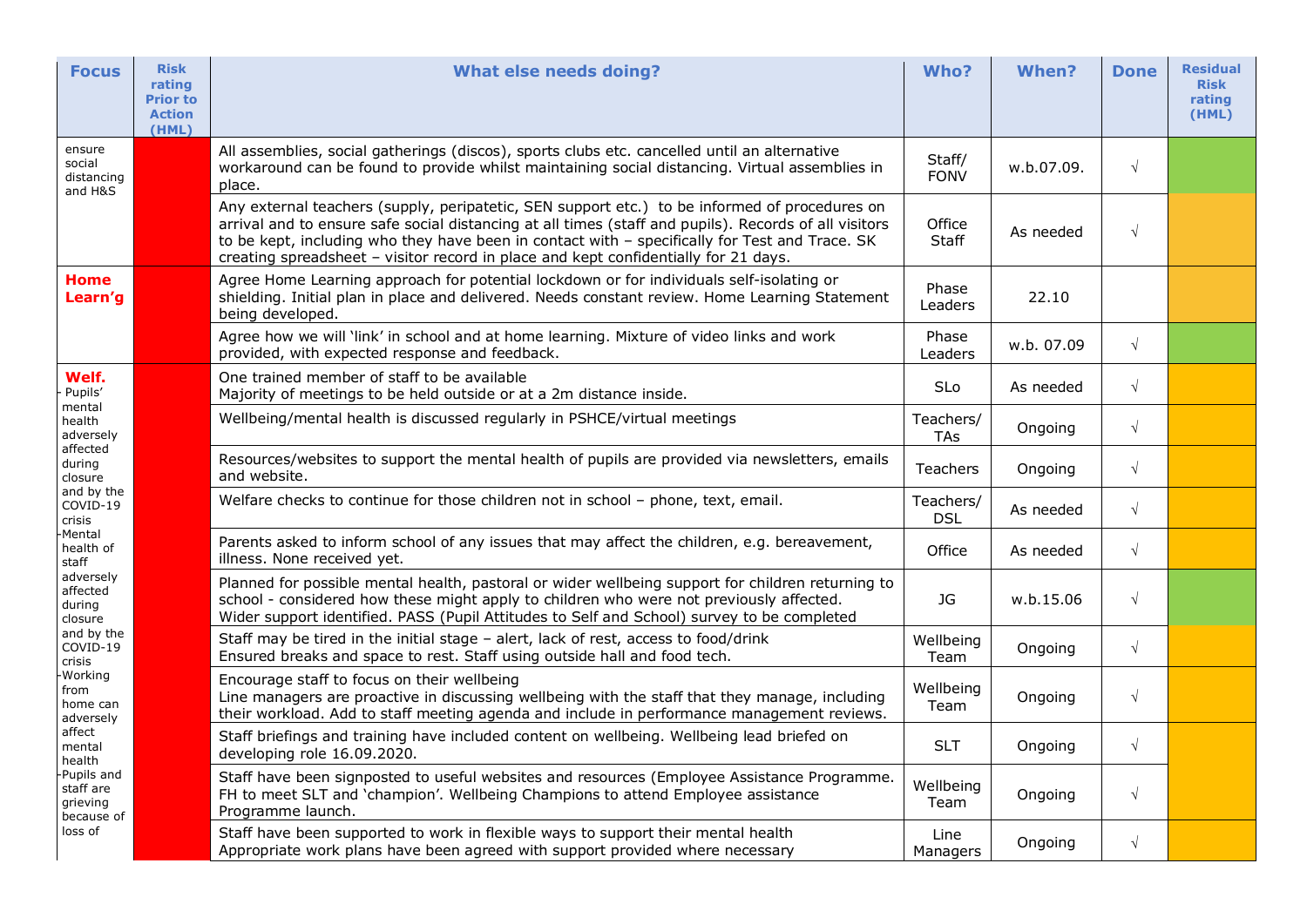| <b>Focus</b>         | <b>Risk</b><br>rating<br><b>Prior to</b><br><b>Action</b><br>(HML) | <b>What else needs doing?</b>                                                                                                                                                                       | Who?              | <b>When?</b> | <b>Done</b> | <b>Residual</b><br><b>Risk</b><br>rating<br>(HML) |
|----------------------|--------------------------------------------------------------------|-----------------------------------------------------------------------------------------------------------------------------------------------------------------------------------------------------|-------------------|--------------|-------------|---------------------------------------------------|
| friends or<br>family |                                                                    | Staff working from home may help provide remote learning for any pupils who need to stay at<br>home, CPD, work to support school. All staff in school unless ill, signed off or self-certificating. | <b>NF</b>         | Ongoing      |             |                                                   |
|                      |                                                                    | Staff working from home due to self-isolation have regular catch-ups with line managers.<br>Currently none at home.                                                                                 | <b>SM</b>         | Ongoing      |             |                                                   |
|                      |                                                                    | Staff encouraged to speak regularly with colleagues, take regular breaks and exercise                                                                                                               | Wellbeing<br>Team | Ongoing      |             |                                                   |
|                      |                                                                    | The school has access to trained staff who can deliver bereavement counselling and support.<br>Support is requested from other organisations when necessary                                         | <b>SM</b><br>FiM  | w.b.08.06    |             |                                                   |

| <b>Focus</b> | <b>Risk</b><br>rating<br><b>Prior to</b><br><b>Action</b><br>(HML) | <b>What else needs doing?</b>                                                                             | Who?                      | <b>When?</b> | <b>Done</b> | <b>Residual</b><br><b>Risk</b><br>rating<br>(HML) |
|--------------|--------------------------------------------------------------------|-----------------------------------------------------------------------------------------------------------|---------------------------|--------------|-------------|---------------------------------------------------|
| <b>EYFS</b>  |                                                                    | Consider how play equipment is used ensuring it is appropriately cleaned more frequently.                 | <b>EYFS</b><br>$\tau$ eam | w.b. 07.09   |             |                                                   |
|              |                                                                    | Limit soft furnishings, soft toys and toys that are hard to clean (such as those with intricate<br>parts) | <b>EYFS</b><br>$\tau$ eam | w.b. 18.05   |             |                                                   |

| <b>Focus</b>                             | <b>Risk</b><br>rating<br><b>Prior to</b><br><b>Action</b><br>(HML) | <b>What else needs doing?</b>                                                                                                                                                                                                                                                            | Who?      | When?     | <b>Done</b> | <b>Residual</b><br><b>Risk</b><br>rating<br>(HML) |
|------------------------------------------|--------------------------------------------------------------------|------------------------------------------------------------------------------------------------------------------------------------------------------------------------------------------------------------------------------------------------------------------------------------------|-----------|-----------|-------------|---------------------------------------------------|
| <b>Classes</b><br>and<br>other           |                                                                    | Ensure that wherever possible children use the same classroom or area throughout the day,<br>seating children at the same desk each day, with a heightened cleaning of the rooms at the<br>end of the day. Where children move places at request of teacher - cleaned before transition. | All staff | On-going  |             |                                                   |
| social<br>dist.<br><b>issues</b>         |                                                                    | Reviewed classroom layouts and fire exits not to be compromised<br>Direct access to rooms from outside where possible - routes in and out agreed (one-way<br>system introduced and communicated)                                                                                         | <b>KW</b> | w.b.20.07 |             |                                                   |
| Net cap.<br>red. when<br>guidelines      |                                                                    | All classes to operate in class group bubbles, apart from EYFS who will operate within the unit<br>as a year group bubble.                                                                                                                                                               | Teachers  | On-going  |             |                                                   |
| are applied<br>- Classroom<br>sizes will |                                                                    | Large gatherings not to take place (assemblies, discos, performances etc.) Staff meetings can<br>take place if appropriately socially distanced or can happen virtually.                                                                                                                 | All       | On-going  |             |                                                   |
| not allow<br>for adequate                |                                                                    | Where possible, all spaces should be well ventilated using natural ventilation (opening<br>windows).                                                                                                                                                                                     | All staff | On-going  |             |                                                   |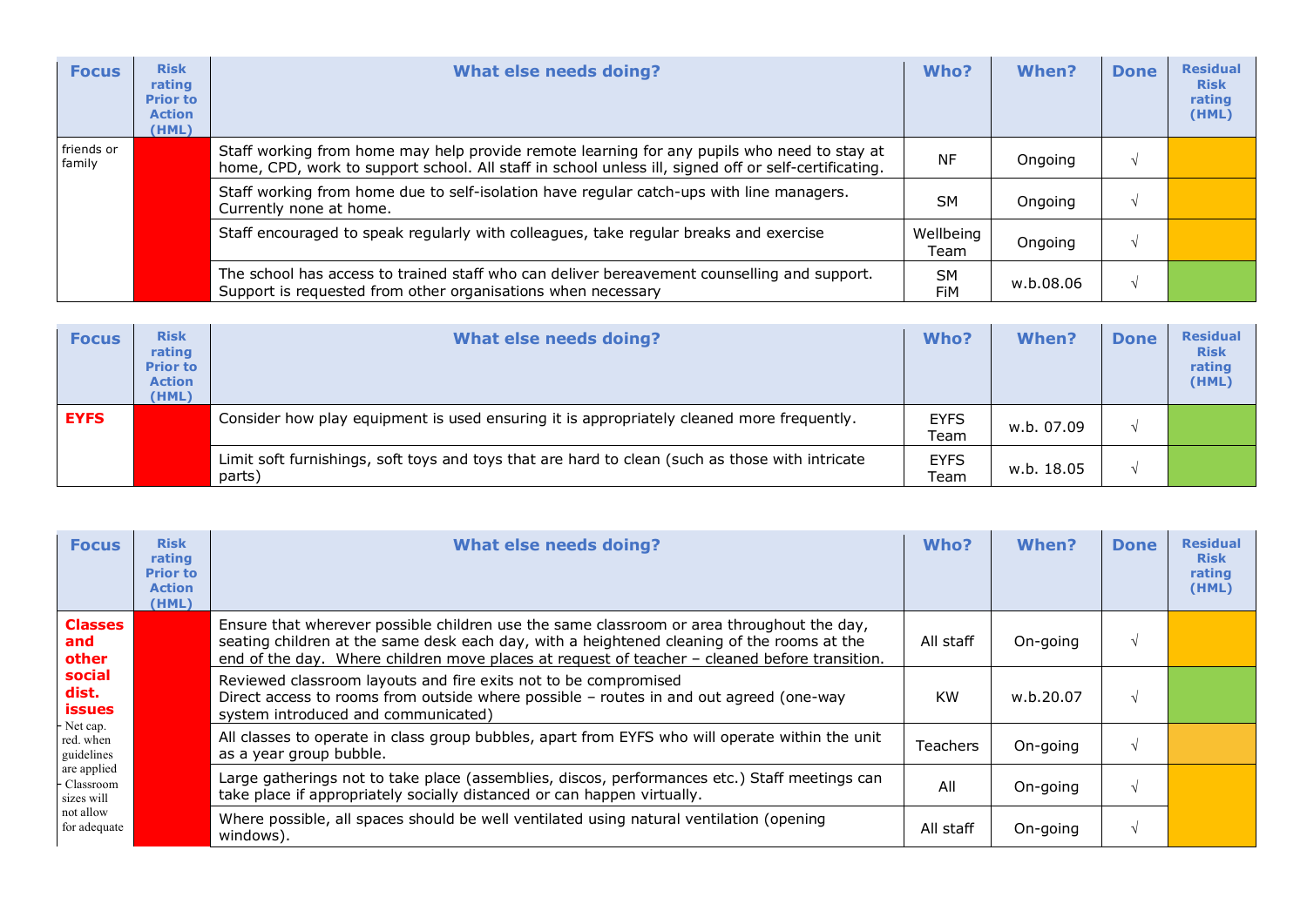| <b>Focus</b>                                  | <b>Risk</b><br>rating<br><b>Prior to</b><br><b>Action</b><br>(HML) | <b>What else needs doing?</b>                                                                                                                                                                                                                                                                                                                                                                                                           | Who?                    | When?      | <b>Done</b> | <b>Residual</b><br><b>Risk</b><br>rating<br>(HML) |
|-----------------------------------------------|--------------------------------------------------------------------|-----------------------------------------------------------------------------------------------------------------------------------------------------------------------------------------------------------------------------------------------------------------------------------------------------------------------------------------------------------------------------------------------------------------------------------------|-------------------------|------------|-------------|---------------------------------------------------|
| social<br>distancing<br>Risks<br>created re   |                                                                    | Prop doors open, where safe to do so (bearing in mind fire safety/safeguarding), to limit use of<br>door handles/aid ventilation. Need to review seating in some rooms as doors block view of<br>some children when trying to see the screen - done.                                                                                                                                                                                    | All staff               | On-going   | $\sqrt{ }$  |                                                   |
| social<br>distancing:<br>Start/end of         |                                                                    | Staff to promote social distancing measures with children. Bubbles kept separate, but children<br>also discouraged from touching and close contact, limit movement within classrooms and<br>opportunities for close interaction.                                                                                                                                                                                                        | All staff               | On-going   | $\sqrt{ }$  |                                                   |
| day,<br>- Movement<br>around the              |                                                                    | Access rooms directly from outside where possible (Cuckoos via Puffins at start/end of day.<br>Puffins via library for breaks.)                                                                                                                                                                                                                                                                                                         | All staff               | On-going   | $\sqrt{ }$  |                                                   |
| school<br>-Student's<br>behaviour<br>- pupils |                                                                    | Agree on routines for accessing toilets, ensuring that toilets do not become crowded by limiting<br>the number of children or young people who use the toilet facilities at one time. Toilets<br>allocated to classes, not gender.                                                                                                                                                                                                      | SLT/<br><b>Teachers</b> | 03.04/09   | $\sqrt{ }$  |                                                   |
| circulate in<br>corridors<br>-Queues for      |                                                                    | Agree on how books/equipment/resources provided to pupils. Range of solutions. Some<br>resources on desks, some left for 48 hours before accessing etc.                                                                                                                                                                                                                                                                                 | SLT/Teac<br>hers        | 03.04/09   | $\sqrt{ }$  |                                                   |
| toilets                                       |                                                                    | Set up classrooms, allowing for routes in and out. Limit opportunities for face to face<br>interaction (e.g. front facing desks, sitting side by side)                                                                                                                                                                                                                                                                                  | <b>Teachers</b>         | 03.04/09   | $\sqrt{ }$  |                                                   |
|                                               |                                                                    | Teachers to maintain an accurate seating plan.                                                                                                                                                                                                                                                                                                                                                                                          | Teachers                | 21.09.2020 | $\sqrt{ }$  |                                                   |
|                                               |                                                                    | Agree where excess furniture will be moved and stored, and labelled so that it can be returned<br>to the correct classrooms                                                                                                                                                                                                                                                                                                             | Site<br>Officer         | w.b. 18/05 | $\sqrt{ }$  |                                                   |
|                                               |                                                                    | Staff to maintain social distancing measures wherever possible. Maintain 2m distance from<br>other adults, maintain distance when working with more than 1 group. Maintain distancing in<br>meeting and at lunchtimes etc. Staff to be fully aware of what constitutes direct close contact.                                                                                                                                            | All staff               | On-going   |             |                                                   |
|                                               |                                                                    | Ensure staff are fully aware of what constitutes 'direct close contact' and to avoid these<br>situations or manage a work around, to prevent potential impact on wider groups /bubbles:<br>Face 2 Face conversation within 1 metre,<br>$\bullet$<br>Skin to skin physical contact,<br>$\bullet$<br>Contact within 1 metre for one minute or longer without face 2 face contact<br>Within 2 metres for more than 15 minutes<br>$\bullet$ | <b>SLT</b>              | 21.09.2020 | $\sqrt{ }$  |                                                   |
|                                               |                                                                    | Ensure all staff are aware of the need to minimise contact between bubbles, (children) ideally<br>by minimising movement around school (e.g. taking registers, accessing books in corridors,<br>iPads etc.) Inform during September training days.                                                                                                                                                                                      | All staff               | 04.09.20   | $\sqrt{ }$  |                                                   |

| <b>Focus</b>   | <b>Risk</b><br>rating<br><b>Prior to</b><br><b>Action</b><br>(HML) | What else needs doing?                                                                                 | Who?   | <b>When?</b> | <b>Done</b> | <b>Residual</b><br><b>Risk</b><br>rating<br>(HML) |
|----------------|--------------------------------------------------------------------|--------------------------------------------------------------------------------------------------------|--------|--------------|-------------|---------------------------------------------------|
| Lunchti<br>mes |                                                                    | Calculate how many children may require a lunch, requesting packed lunches are sent where<br>possible. | Office | w.b.07.09    |             |                                                   |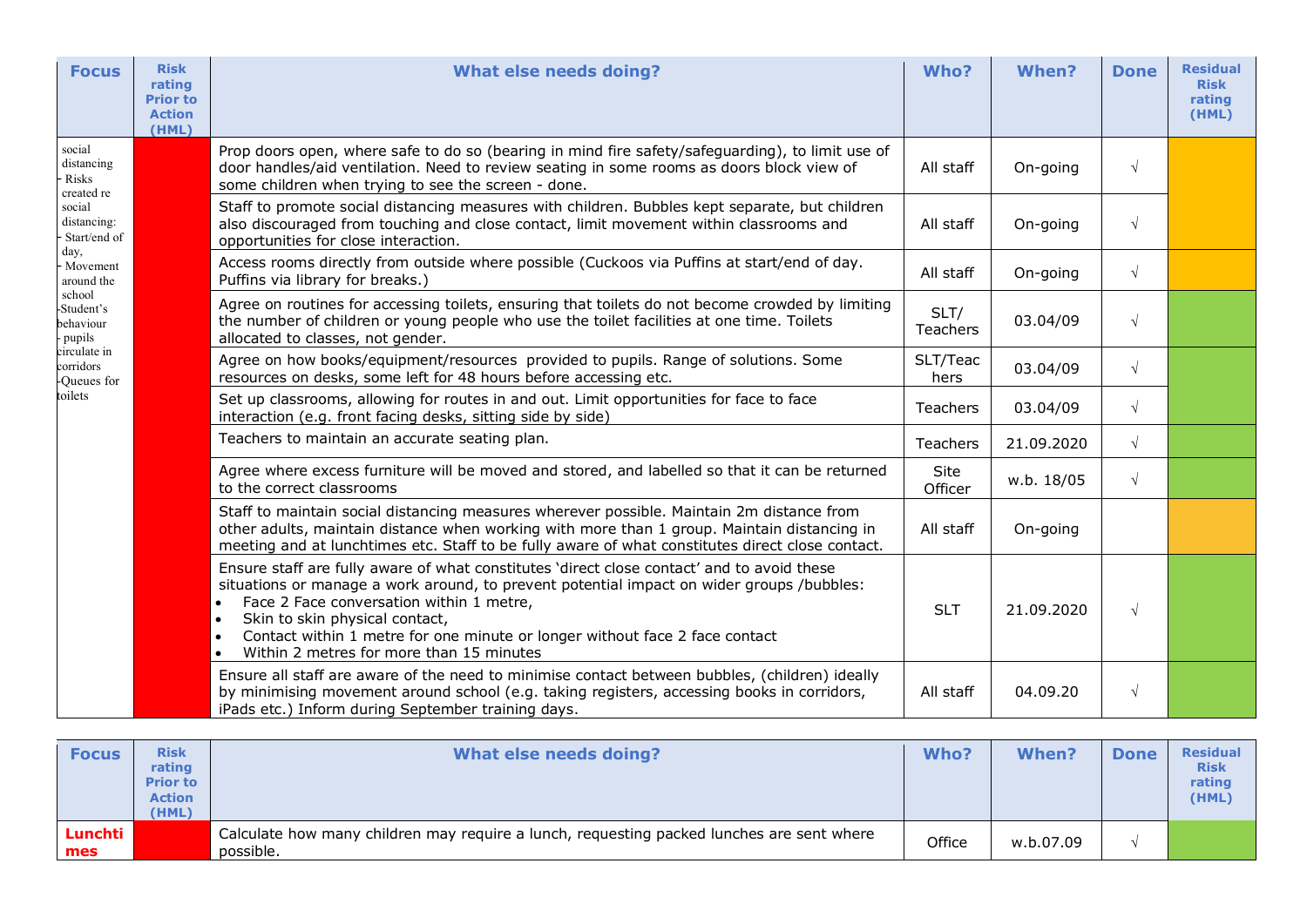| <b>Focus</b> | <b>Risk</b><br>rating<br><b>Prior to</b><br><b>Action</b><br>(HML) | <b>What else needs doing?</b>                                                                                                                                                                                                                                                                            | Who?       | When?   | <b>Done</b> | <b>Residual</b><br><b>Risk</b><br>rating<br>(HML) |
|--------------|--------------------------------------------------------------------|----------------------------------------------------------------------------------------------------------------------------------------------------------------------------------------------------------------------------------------------------------------------------------------------------------|------------|---------|-------------|---------------------------------------------------|
|              |                                                                    | Agree on how meals will be served - most classes delivered to classrooms<br>Decide where meals will be consumed? - 3 classes in hall - rotated and cleaned between<br>sittings<br>Decide on any cleaning measures that are necessary<br>Agree on supervision of pupils<br>Agree staggering of lunchtimes | SLT/DD     | 03.09   |             |                                                   |
|              |                                                                    | Review staff lunch arrangements, ensuring social distancing can be achieved e.g. stagger<br>lunch times for staff. Staff using different rooms to ensure spacing (food tech, outside<br>classroom etc.)                                                                                                  | <b>SLT</b> | 27.09   |             |                                                   |
|              |                                                                    | Review procedures for FSM pupils at home if shielding or self-isolating. For any children<br>undergoing self-solation for a prolonged period a food parcel will be provided.                                                                                                                             | SM/DD      | Ongoing |             |                                                   |

| <b>Focus</b>                                                                                   | <b>Risk</b><br>rating<br><b>Prior to</b><br><b>Action</b><br>(HML) | What else needs doing?                                                                                                                                                                                                                                    | Who?             | When? | <b>Done</b> | <b>Residual</b><br><b>Risk</b><br>rating<br>(HML) |
|------------------------------------------------------------------------------------------------|--------------------------------------------------------------------|-----------------------------------------------------------------------------------------------------------------------------------------------------------------------------------------------------------------------------------------------------------|------------------|-------|-------------|---------------------------------------------------|
| <b>Breaks</b><br>- Children<br>may not<br>observe<br>social<br>distancing<br>at lunch<br>times |                                                                    | Agree arrangements for recess (planned and supervised activity breaks)<br>Define space for each Bubble<br>Ensure play equipment is not shared<br>Agree on any Behaviour expectations re breaktime<br>Agree supervision of pupils for staff comfort breaks | SLT/Teac<br>hers | 03.09 |             |                                                   |

| <b>Focus</b> | <b>Risk</b><br>rating<br><b>Prior to</b><br><b>Action</b><br>(HML) | <b>What else needs doing?</b>                                        | Who? | <b>When?</b> | <b>Done</b> | <b>Residual</b><br><b>Risk</b><br>rating<br>(HML) |
|--------------|--------------------------------------------------------------------|----------------------------------------------------------------------|------|--------------|-------------|---------------------------------------------------|
| Behav.       |                                                                    | Communication of behaviour expectations to pupils, parents and staff | JG   | w.b. 01/06   |             |                                                   |

| <b>Focus</b>                 | <b>Risk</b><br>rating<br><b>Prior to</b><br><b>Action</b><br>(HML) | What else needs doing?                                                                 | Who?    | <b>When?</b> | <b>Done</b> | <b>Residual</b><br><b>Risk</b><br>rating<br>(HML) |
|------------------------------|--------------------------------------------------------------------|----------------------------------------------------------------------------------------|---------|--------------|-------------|---------------------------------------------------|
| <b>SEND &amp;</b><br>Inclus. |                                                                    | Agree what returning support is available for vulnerable and/or disadvantaged children | SLo/SLT | w.b. 07/09   |             |                                                   |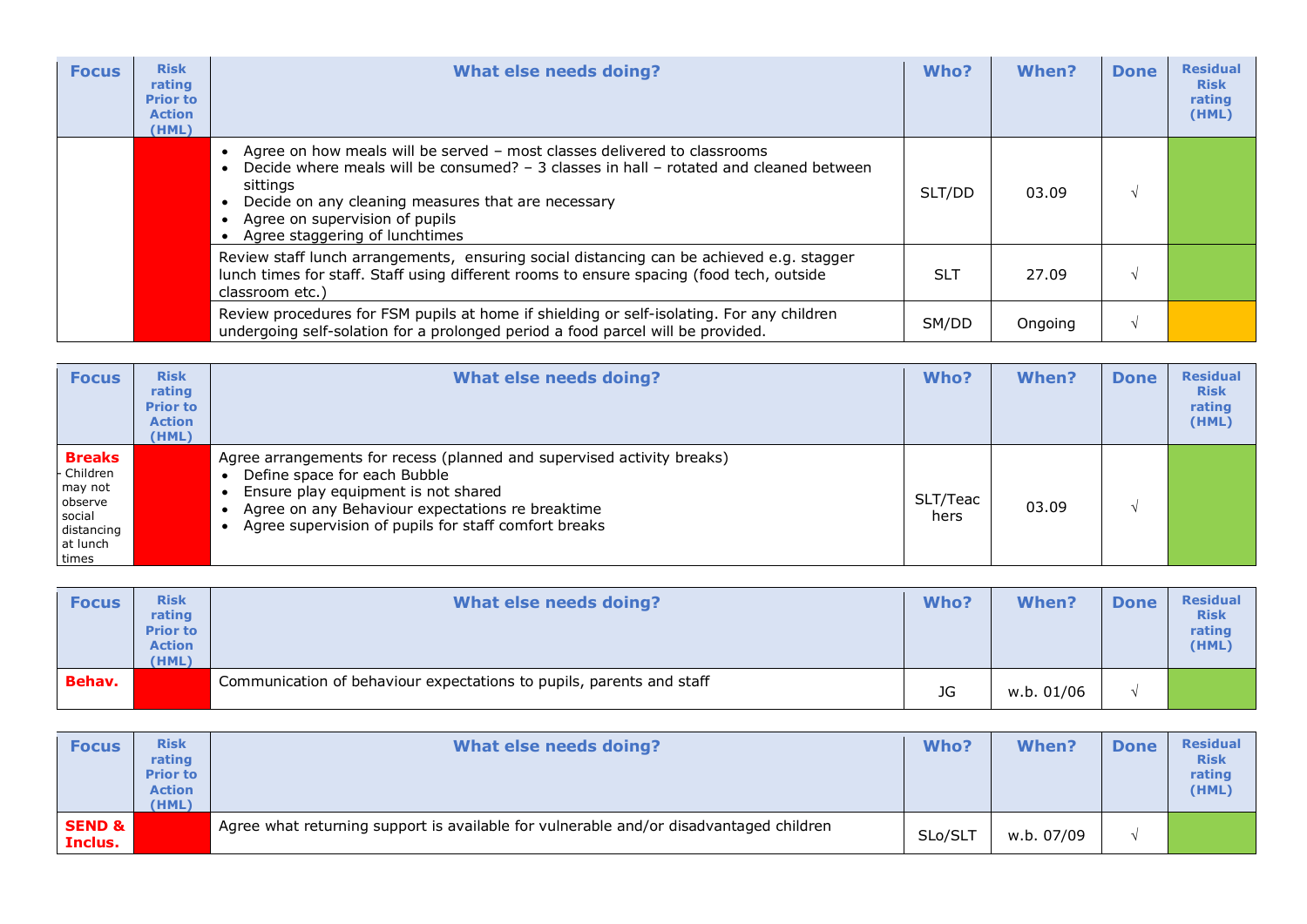| <b>Focus</b>                                                      | <b>Risk</b><br>rating<br><b>Prior to</b><br><b>Action</b><br>(HML) | <b>What else needs doing?</b>                                                                                                                                                                                                                                                                                                                                                                                         | Who?              | When?      | <b>Done</b> | <b>Residual</b><br><b>Risk</b><br>rating<br>(HML) |
|-------------------------------------------------------------------|--------------------------------------------------------------------|-----------------------------------------------------------------------------------------------------------------------------------------------------------------------------------------------------------------------------------------------------------------------------------------------------------------------------------------------------------------------------------------------------------------------|-------------------|------------|-------------|---------------------------------------------------|
| Welf.<br>Current.                                                 |                                                                    | Put in place measures to check on staff wellbeing (including for leaders).                                                                                                                                                                                                                                                                                                                                            | Wellbeing<br>Team | w.b. 08/06 |             |                                                   |
| no<br>ident.<br>Vuln.<br>children<br>(social<br>worker<br>alloc.) |                                                                    | Plan likely mental health, pastoral or wider wellbeing support for children returning to school<br>(for example, bereavement support). Aim to secure services for additional support and early<br>help where possible (for example, around anxiety, mental health, behaviour, social care, or<br>changes to mobility), and consider how these might apply to pupils and children who were not<br>previously affected. | SLT/<br>Teachers  | w.b. 08/06 |             |                                                   |

| <b>Focus</b> | <b>Risk</b><br>rating<br><b>Prior to</b><br><b>Action</b><br>(HML) | <b>What else needs doing?</b>                                                                                                                                                                                                                                                                           | Who?                | When?      | <b>Done</b> | <b>Residual</b><br><b>Risk</b><br>rating<br>(HML) |
|--------------|--------------------------------------------------------------------|---------------------------------------------------------------------------------------------------------------------------------------------------------------------------------------------------------------------------------------------------------------------------------------------------------|---------------------|------------|-------------|---------------------------------------------------|
| Safeg.       |                                                                    | Agree what safeguarding provision is needed in school to support returning children (e.g.<br>where new issues have arisen, or existing ones escalated) and consider any necessary changes<br>and referrals as more children return to school, including those with problems accessing online<br>offers. | <b>DSL</b>          | w.b. 01/06 |             |                                                   |
|              |                                                                    | Check for revised protocols from safeguarding board and update safeguarding policy if<br>necessary. Updated w.b. 07.09.2020 - shared with govs and published.                                                                                                                                           | <b>DSL</b>          | On-going   |             |                                                   |
|              |                                                                    | Safeguarding Leads accessible when on and off-site                                                                                                                                                                                                                                                      | DSL/<br><b>DDSL</b> | Ongoing    |             |                                                   |
|              |                                                                    | Safeguarding policy updated in light of COVID-19 - see above.                                                                                                                                                                                                                                           | DSL                 | 09.2020    |             |                                                   |

| <b>Focus</b>                                                                                                              | <b>Risk</b><br>rating<br><b>Prior to</b><br><b>Action</b><br>(HML) | <b>What else needs doing?</b>                                                                                                                                                                                                                                                                                           | Who?       | When?      | <b>Done</b> | <b>Residual</b><br><b>Risk</b><br>rating<br>(HML) |
|---------------------------------------------------------------------------------------------------------------------------|--------------------------------------------------------------------|-------------------------------------------------------------------------------------------------------------------------------------------------------------------------------------------------------------------------------------------------------------------------------------------------------------------------|------------|------------|-------------|---------------------------------------------------|
| First<br>Aid<br>- Availab'y<br>of desig.<br>1st Aiders<br>puts pupil<br>safety at<br>risk<br>- Medical or<br>l Isol. Room |                                                                    | Ensure suitable first aid cover to all staff and pupils has been assessed with suitable first aid or<br>paediatric first aid provided.                                                                                                                                                                                  | <b>NF</b>  | w.b. 01/06 |             |                                                   |
|                                                                                                                           |                                                                    | Access to first aid facilities is maintained and the school suitably stocked with first aid sundries.                                                                                                                                                                                                                   | <b>SLo</b> | w.b. 01/06 |             |                                                   |
|                                                                                                                           |                                                                    | Staff or pupils with medical needs have been assessed and relevant consents are in place. Staff<br>have been trained in the use of medications and increased level of control applied, to include<br>the use of PPE if required. Office to ensure backup if staff absence limits provision. Staff<br>updated 16.09.2020 | <b>SLo</b> | w.b. 01/06 |             |                                                   |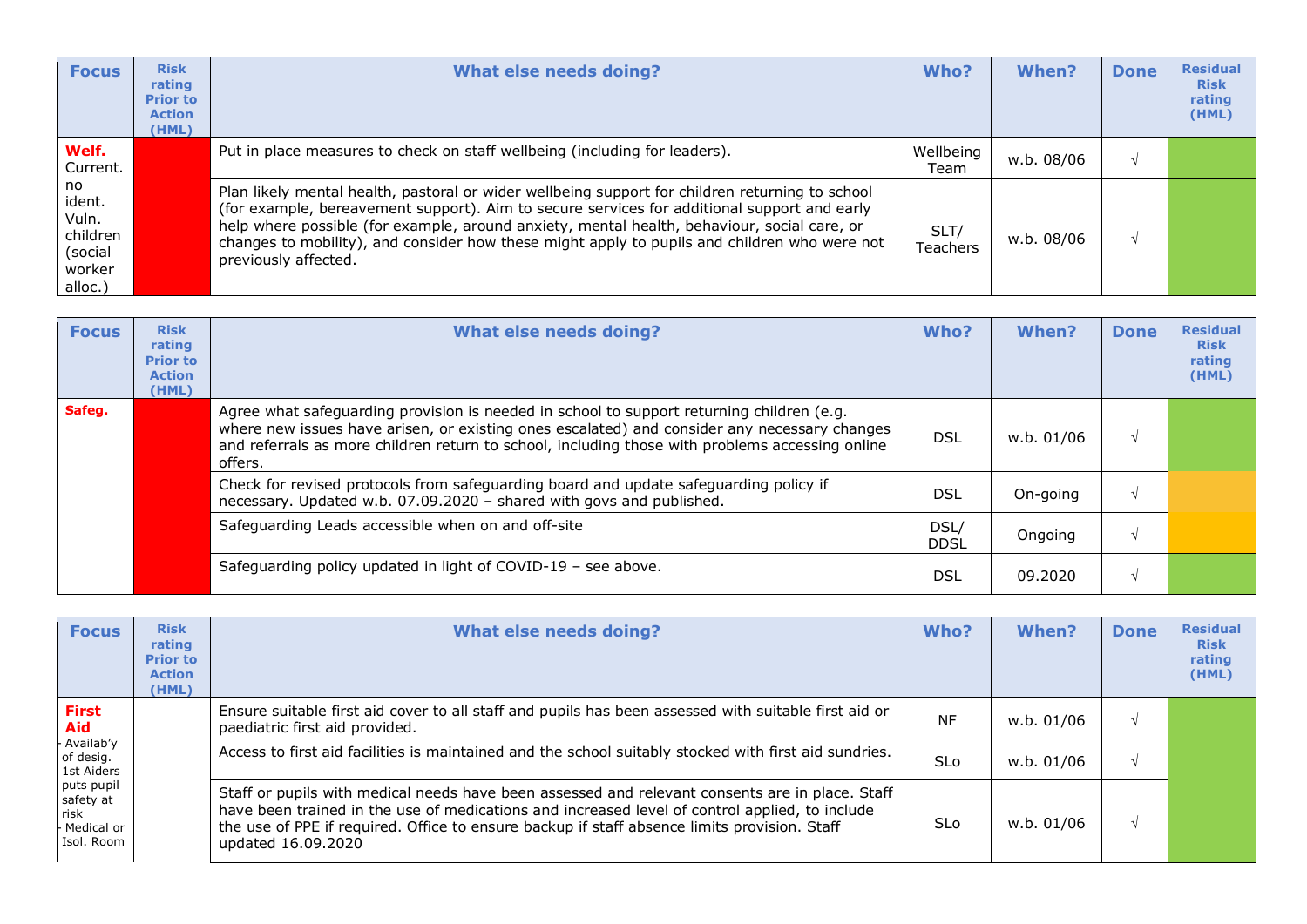| <b>Focus</b>                                                                                                                             | <b>Risk</b><br>rating<br><b>Prior to</b><br><b>Action</b><br>(HML) | <b>What else needs doing?</b>                                                                                                                                                       | Who?   | <b>When?</b> | <b>Done</b> | <b>Residual</b><br><b>Risk</b><br>rating<br>(HML) |
|------------------------------------------------------------------------------------------------------------------------------------------|--------------------------------------------------------------------|-------------------------------------------------------------------------------------------------------------------------------------------------------------------------------------|--------|--------------|-------------|---------------------------------------------------|
| not adeq<br>equip to<br>maintain<br>infection<br>control<br>- Provision<br>of PPE for<br>staff not<br>in line<br>with gov.<br>guidelines |                                                                    | Review of the First Aid policy to include consideration of the risk of infection of covid-19. Issued<br>to staff prior to opening<br>Posters and policies placed in essential areas | SM/SLo | w.b. 01/06   | $\Delta l$  |                                                   |

| <b>Focus</b>                 | <b>Risk</b><br>rating<br><b>Prior to</b><br><b>Action</b><br>(HML) | What else needs doing?                                                                                           | Who?      | <b>When?</b> | <b>Done</b> | <b>Residual</b><br><b>Risk</b><br>rating<br>(HML) |
|------------------------------|--------------------------------------------------------------------|------------------------------------------------------------------------------------------------------------------|-----------|--------------|-------------|---------------------------------------------------|
| <b>B'fast</b><br><b>Club</b> |                                                                    | Assess how many of the children who are returning have requested BC                                              | HL/Office | Aug. 20      |             |                                                   |
|                              |                                                                    | Allocate children to bubbles with appropriate levels of staffing and allocated start times. Write<br>to parents. | Office    | Aug 20       |             |                                                   |

| <b>Focus</b> | <b>Risk</b><br>rating<br><b>Prior to</b><br><b>Action</b><br>(HML) | What else needs doing?                                                                                                                                                                                                                                                                          | Who?       | When?      | <b>Done</b> | <b>Residual</b><br><b>Risk</b><br>rating<br>(HML) |
|--------------|--------------------------------------------------------------------|-------------------------------------------------------------------------------------------------------------------------------------------------------------------------------------------------------------------------------------------------------------------------------------------------|------------|------------|-------------|---------------------------------------------------|
| <b>Staff</b> |                                                                    | Identify whether any member of staff or pupil is within the <b>Clinically extremely vulnerable</b><br>group and ensure appropriate measures are in place including individual risk assessments.                                                                                                 | <b>SLT</b> | w.b. 24.08 | V           |                                                   |
|              |                                                                    | Staff/pupils that meet the criteria as <b>moderate risk of infection</b> e.g. those with underlying<br>health conditions, those who are pregnant, should have a risk assessment completed to<br>identify any suitable control measures that must be in place before returning to work/school.   | <b>SLT</b> | w.b. 01/06 |             |                                                   |
|              |                                                                    | Planned for the same adults to work with the bubbles where this does not impact detrimentally<br>on children's learning. - Any staff must ensure social distancing when working with other<br>bubbles. Staff are not restricted to specific bubbles as long as social distancing is maintained. | <b>NF</b>  | w.b. 07/09 |             |                                                   |
|              |                                                                    | Staff model social distancing consistently                                                                                                                                                                                                                                                      | All staff  | Ongoing    |             |                                                   |
|              |                                                                    | All members of staff with underlying health issues, those within vulnerable groups or who are<br>shielding have been instructed to make their condition or circumstances known to the school.<br>Records are kept of this and regularly updated                                                 | Office     | w.b. 01/06 |             |                                                   |
|              |                                                                    | Staff are clear about social distancing around school, particularly at lunchtimes, meeting<br>times, entering and exiting the building etc. Areas outside the library, the library itself,                                                                                                      | <b>SLT</b> | w.b. 07/09 | $\sqrt{ }$  |                                                   |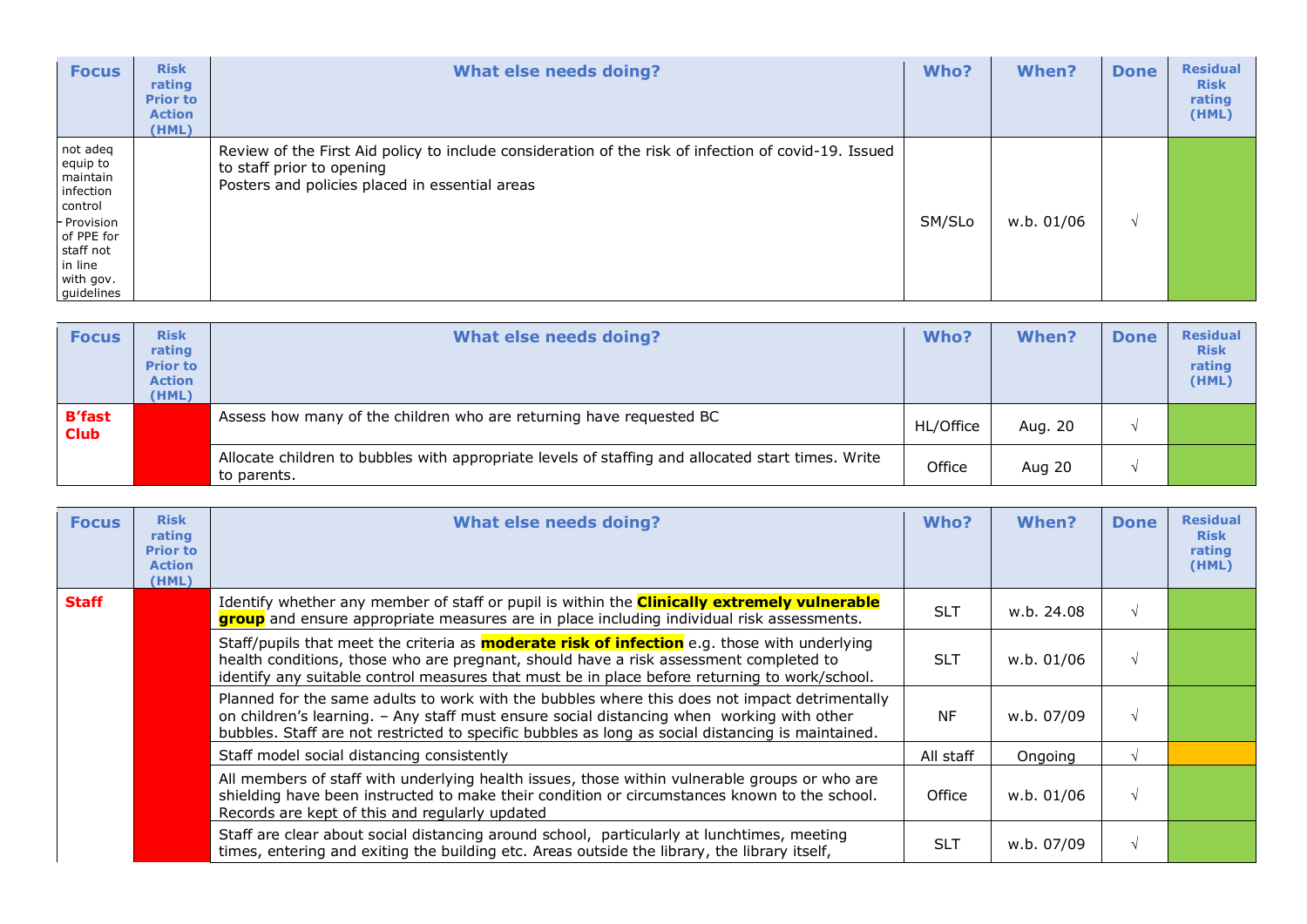| <b>Focus</b>                 | <b>Risk</b><br>rating<br><b>Prior to</b><br><b>Action</b><br>(HML) | <b>What else needs doing?</b>                                                                                                                                                                                                                                                                                                                                                                                                                                                                                                                                                                                                                                                                                                                                               | Who?       | When?      | <b>Done</b> | <b>Residual</b><br><b>Risk</b><br>rating<br>(HML) |
|------------------------------|--------------------------------------------------------------------|-----------------------------------------------------------------------------------------------------------------------------------------------------------------------------------------------------------------------------------------------------------------------------------------------------------------------------------------------------------------------------------------------------------------------------------------------------------------------------------------------------------------------------------------------------------------------------------------------------------------------------------------------------------------------------------------------------------------------------------------------------------------------------|------------|------------|-------------|---------------------------------------------------|
|                              |                                                                    | corridor, Goldfinch and Sparrow rooms may be used for lunches/breaks - staff to decide as<br>long as social distancing occurs. Meetings are virtual, classrooms where social distancing<br>allows, or socially distanced in the hall. Staff do not gather in the staff room on entering/exiting<br>the building and maintain social distancing transitioning through. When making drinks, staff<br>ensure handwashing or sanitising before touching crockery or water dispenser etc.                                                                                                                                                                                                                                                                                        |            |            |             |                                                   |
|                              |                                                                    | Staff are clear about the definitions and associated mitigating strategies relation to people who<br>are classed as clinically vulnerable and clinically extremely vulnerable.                                                                                                                                                                                                                                                                                                                                                                                                                                                                                                                                                                                              | Office     | w.b. 01/06 | $\sqrt{ }$  |                                                   |
|                              |                                                                    | Additional guidance is sought from Public Health England regarding BAME staff, where<br>appropriate. If needed, a separate individual risk assessment will be written and agreed with<br>individuals requesting one.                                                                                                                                                                                                                                                                                                                                                                                                                                                                                                                                                        | <b>SLT</b> | Ongoing    | $\sqrt{ }$  |                                                   |
|                              |                                                                    | Flexible and responsive use of teaching assistants to supervise classes and provide<br>interventions in place                                                                                                                                                                                                                                                                                                                                                                                                                                                                                                                                                                                                                                                               | NF         | Ongoing    | $\sqrt{ }$  |                                                   |
| <b>Admin</b><br><b>Staff</b> |                                                                    | Social distancing point in reception area clearly set out<br>Non-essential deliveries/visitors to school are minimised<br>No staff, personal deliveries to be sent to school<br>Deliveries to school are managed effectively in a timely manner adhering to social distancing                                                                                                                                                                                                                                                                                                                                                                                                                                                                                               | Office     | w.b.01.06  | $\sqrt{ }$  |                                                   |
|                              |                                                                    | Guidance on being tested has been published to staff and parents. Trust registered with<br>employer portal.                                                                                                                                                                                                                                                                                                                                                                                                                                                                                                                                                                                                                                                                 | office     | As needed  | $\sqrt{ }$  |                                                   |
| <b>PPE</b>                   |                                                                    | Pupils whose care routinely already involves the use of PPE due to their intimate care needs<br>should continue to receive their care in the same way. None currently in school - may change<br>when EYFS start. Staff to follow provided guidance should the need for nappy changing or<br>intimate care arise.                                                                                                                                                                                                                                                                                                                                                                                                                                                            | All staff  | Ongoing    | $\sqrt{ }$  |                                                   |
|                              |                                                                    | Re-usable PPE should be thoroughly cleaned after use and not shared between staff.                                                                                                                                                                                                                                                                                                                                                                                                                                                                                                                                                                                                                                                                                          | All staff  | Ongoing    | $\sqrt{ }$  |                                                   |
|                              |                                                                    | if a child, young person or other learner becomes unwell with symptoms of coronavirus while in<br>their setting and needs direct personal care until they can return home. A fluid-resistant<br>surgical face mask should be worn by the supervising adult if a distance of 2 metres cannot be<br>maintained. School has been provided with visors and these are available.<br>If contact with the child or young person is necessary, then disposable gloves, a disposable<br>apron and a fluid-resistant surgical face mask should be worn by the supervising adult. If a risk<br>assessment determines that there is a risk of splashing to the eyes, for example from<br>coughing, spitting, or vomiting, then eye protection should also be worn. See above re visors. | All staff  | Ongoing    | $\sqrt{ }$  |                                                   |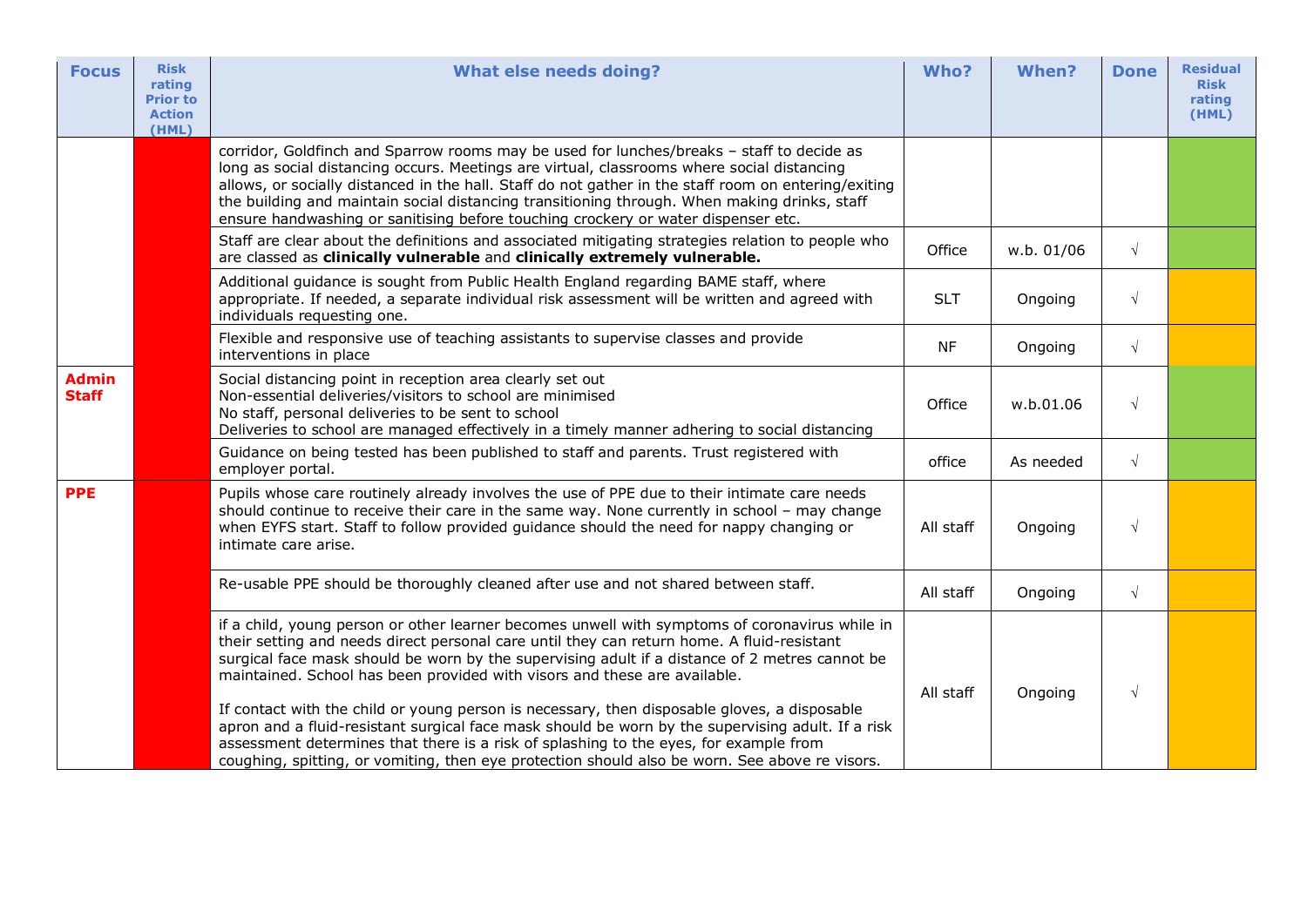| <b>Focus</b> | <b>Risk</b><br>rating<br><b>Prior to</b><br><b>Action</b><br>(HML) | <b>What else needs doing?</b>                                                                                                                                                                                                                                                                                                                                                                                                                                                                                                                                                     | Who?                                | When?                   | <b>Done</b> | <b>Residual</b><br><b>Risk</b><br>rating<br>(HML) |
|--------------|--------------------------------------------------------------------|-----------------------------------------------------------------------------------------------------------------------------------------------------------------------------------------------------------------------------------------------------------------------------------------------------------------------------------------------------------------------------------------------------------------------------------------------------------------------------------------------------------------------------------------------------------------------------------|-------------------------------------|-------------------------|-------------|---------------------------------------------------|
| Clean.       |                                                                    | Enhanced cleaning schedule in place (for example, how often, when/if an additional clean is<br>necessary) and how to ensure sufficiency of supplies. Additional cleaner employed 10 hours per<br>week to cover gaps in provision.                                                                                                                                                                                                                                                                                                                                                 | Site<br>Officer                     | w.b. 08.20              | $\sqrt{ }$  |                                                   |
|              |                                                                    | Create cleaning guidance: More frequent cleaning procedures should be in place across the<br>site, particularly in communal areas and at touch points including:<br>Taps and washing facilities,<br>$\bullet$<br>Toilet flush and seats,<br>$\bullet$<br>Door handles and push plates,<br>$\bullet$<br>Handrails on staircases and corridors,<br>All areas used for eating must be thoroughly cleaned at the end of each break,<br>$\bullet$<br>Telephone equipment,<br>$\bullet$<br>Keyboards, photocopiers and other office equipment, classroom desks and chairs.<br>$\bullet$ | Site<br>Officer/<br><b>Cleaners</b> | w.b. 18/05 &<br>Ongoing | $\sqrt{ }$  |                                                   |
|              |                                                                    | If informed that someone has tested positive with Covid-19 then any area/room they have<br>accessed should undergo a thorough clean.                                                                                                                                                                                                                                                                                                                                                                                                                                              | Site<br>Officer                     | As needed               | $\sqrt{ }$  |                                                   |
|              |                                                                    | Ensure the COSHH risk assessment for cleaning/caretaker activities has identified the correct<br>process and PPE to be worn.                                                                                                                                                                                                                                                                                                                                                                                                                                                      | Site<br>Officer                     | w.b. 18/05              | $\sqrt{ }$  |                                                   |
|              |                                                                    | Identify any outdoor play equipment to be used/restricted and establish cleaning and<br>management procedures as necessary - issue guidance                                                                                                                                                                                                                                                                                                                                                                                                                                       | Site<br>Officer/<br><b>SLT</b>      | w.b. 01/06              | $\sqrt{ }$  |                                                   |
|              |                                                                    | Increase hours of cleaning staff so that there is someone on site as much as possible, and with<br>a remit of ongoing cleaning of touch plates, toilets etc.                                                                                                                                                                                                                                                                                                                                                                                                                      | HT/Site<br>Officer                  | 01.09.20                | $\sqrt{ }$  |                                                   |
|              |                                                                    | Review rota of cleaners.                                                                                                                                                                                                                                                                                                                                                                                                                                                                                                                                                          | Site<br>Officer/<br><b>SLT</b>      | 08.20                   | $\sqrt{}$   |                                                   |
| Hyg.         |                                                                    | Ensure school has a suitable supply of soap and access to warm water for washing hands,<br>notices displayed.                                                                                                                                                                                                                                                                                                                                                                                                                                                                     | Site<br>Officer                     | w.b. 18/05              | $\sqrt{}$   |                                                   |
|              |                                                                    | Ensure all staff and children are aware of, and promoting' the 'Catch it, bin it, kill it' system of<br>control and using bins appropriately around school. Ensure prominent display of reminders.                                                                                                                                                                                                                                                                                                                                                                                | All staff                           | On-going                |             |                                                   |
|              |                                                                    | Appropriate controls are in place to ensure the suitable sanitisation of pupil's hands following<br>breaks, before meals and following the use of toilets. Children can bring and manage own<br>sanitiser.                                                                                                                                                                                                                                                                                                                                                                        | Site<br>Officer/st<br>aff           | w.b. 18/05              | $\sqrt{}$   |                                                   |
|              |                                                                    | Everyone must wash their hands thoroughly for 20 seconds with soap and running water or use<br>hand sanitiser after any contact with someone who is unwell.                                                                                                                                                                                                                                                                                                                                                                                                                       | All staff<br>and<br>pupils          | On-going                | $\sqrt{ }$  |                                                   |
|              |                                                                    | Any staff or children who do not wish to use hand sanitiser provided by school should either<br>bring their own from home, and not share it, or use soap and water and hand wash for 20<br>seconds.                                                                                                                                                                                                                                                                                                                                                                               | All staff<br>and<br>pupils          | On-going                | $\sqrt{}$   |                                                   |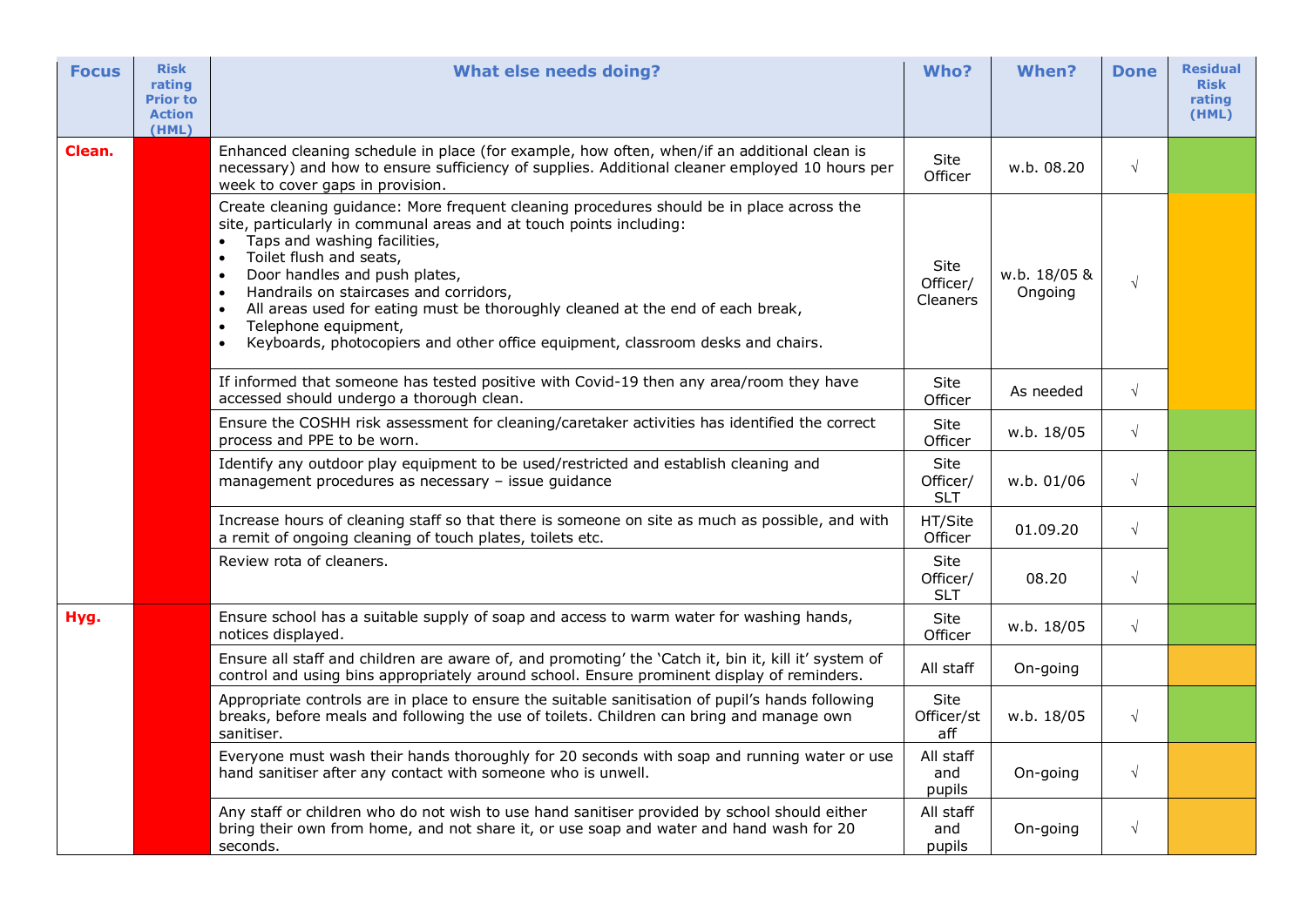| <b>Focus</b> | <b>Risk</b><br>rating<br><b>Prior to</b><br><b>Action</b><br>(HML) | <b>What else needs doing?</b>                                                                                                                                                                                                                                                                                                                                                                                                                                                                                                                                                                                                                                                                                     | Who?                  | When?      | <b>Done</b> | <b>Residual</b><br><b>Risk</b><br>rating<br>(HML) |
|--------------|--------------------------------------------------------------------|-------------------------------------------------------------------------------------------------------------------------------------------------------------------------------------------------------------------------------------------------------------------------------------------------------------------------------------------------------------------------------------------------------------------------------------------------------------------------------------------------------------------------------------------------------------------------------------------------------------------------------------------------------------------------------------------------------------------|-----------------------|------------|-------------|---------------------------------------------------|
|              |                                                                    | Current government advice is that face coverings should not be worn by pupils ay primary<br>school. Children arriving at school wearing a face covering should be shown the correct way to<br>remove and dispense of it before entering school and washing/sanitising their hands<br>immediately. Children wearing re-sable face coverings to school should remove them<br>appropriately and place them in a re-sealable plastic bag for storage prior to entering school<br>and wash/sanitise their hands immediately. No requests to wear them.                                                                                                                                                                 | SLT to all<br>parents | 01.09.20   | $\sqrt{ }$  |                                                   |
|              |                                                                    | Staff may wear a mask if they choose to do so in communal areas (not classrooms) and may<br>wear a visor in agreement with SLT if working with children. (This is in addition to PPE<br>requirements for specific circumstances included elsewhere e.g. unwell child). If an adult has<br>hearing difficulties and requests access to someone whom they can lip-read from, this will be<br>provided or a visor will be worn Supply of visors available for all. Staff choosing to wear masks<br>or visors must ensure appropriate, COVID safe 'putting on' and 'taking off'. Staff wearing<br>masks at school gate at drop off and pick up times to model good practice and encourage mask<br>wearing by parents. | Staff                 | 05.10.20   |             |                                                   |
|              |                                                                    | Children encouraged to access the toilet during class/throughout the day to help avoid queues<br>The toilets are cleaned frequently<br>Monitoring ensures a constant supply of soap and paper towels<br>Children are reminded regularly on how to wash their hands and use hand sanitiser                                                                                                                                                                                                                                                                                                                                                                                                                         | <b>Teachers</b>       | w.b. 01.06 | $\sqrt{ }$  |                                                   |
|              |                                                                    | Routines for accessing toilets have been agreed, ensuring that toilets do not become crowded<br>by limiting the number of children who use the toilet facilities at one time                                                                                                                                                                                                                                                                                                                                                                                                                                                                                                                                      | <b>Teachers</b>       | 03.09      | $\sqrt{ }$  |                                                   |

| <b>Focus</b>                 | <b>Risk</b><br>rating<br><b>Prior to</b><br><b>Action</b><br>(HML) | <b>What else needs doing?</b>                                                                                                                 | Who?                   | <b>When?</b>              | <b>Done</b> | <b>Residual</b><br><b>Risk</b><br>rating<br>(HML) |
|------------------------------|--------------------------------------------------------------------|-----------------------------------------------------------------------------------------------------------------------------------------------|------------------------|---------------------------|-------------|---------------------------------------------------|
| Build.<br>and<br><b>Site</b> |                                                                    | One-way traffic through external doors to avoid face to face passing to be clearly marked,<br>consider use of markings.                       | Site<br>Officer        | w.b. 01/06                | $\gamma$    |                                                   |
|                              |                                                                    | Mark out Foyer (2 people at a time)                                                                                                           | <b>Site</b><br>Officer | w.b. 01/06                | $\sim$      |                                                   |
|                              |                                                                    | Where possible, prop open doors to reduce the need for touch (fire protection measures must<br>be adhered to).                                | Staff                  | w.b. 01/06                | $\gamma$    |                                                   |
|                              |                                                                    | Increase cleaning of handles and touch plates.                                                                                                | <b>Cleaners</b>        | Ongoing                   |             |                                                   |
|                              |                                                                    | Review school arrival arrangement to reduce congestion and update parents                                                                     | <b>SLT</b>             | 01.09                     | $\lambda$   |                                                   |
|                              |                                                                    | School has not closed to staff throughout the period<br>Daily and weekly checks have been maintained<br>Critical systems have been maintained | Site<br>Officer        | Check with<br>KW by 01.08 | $\lambda$   |                                                   |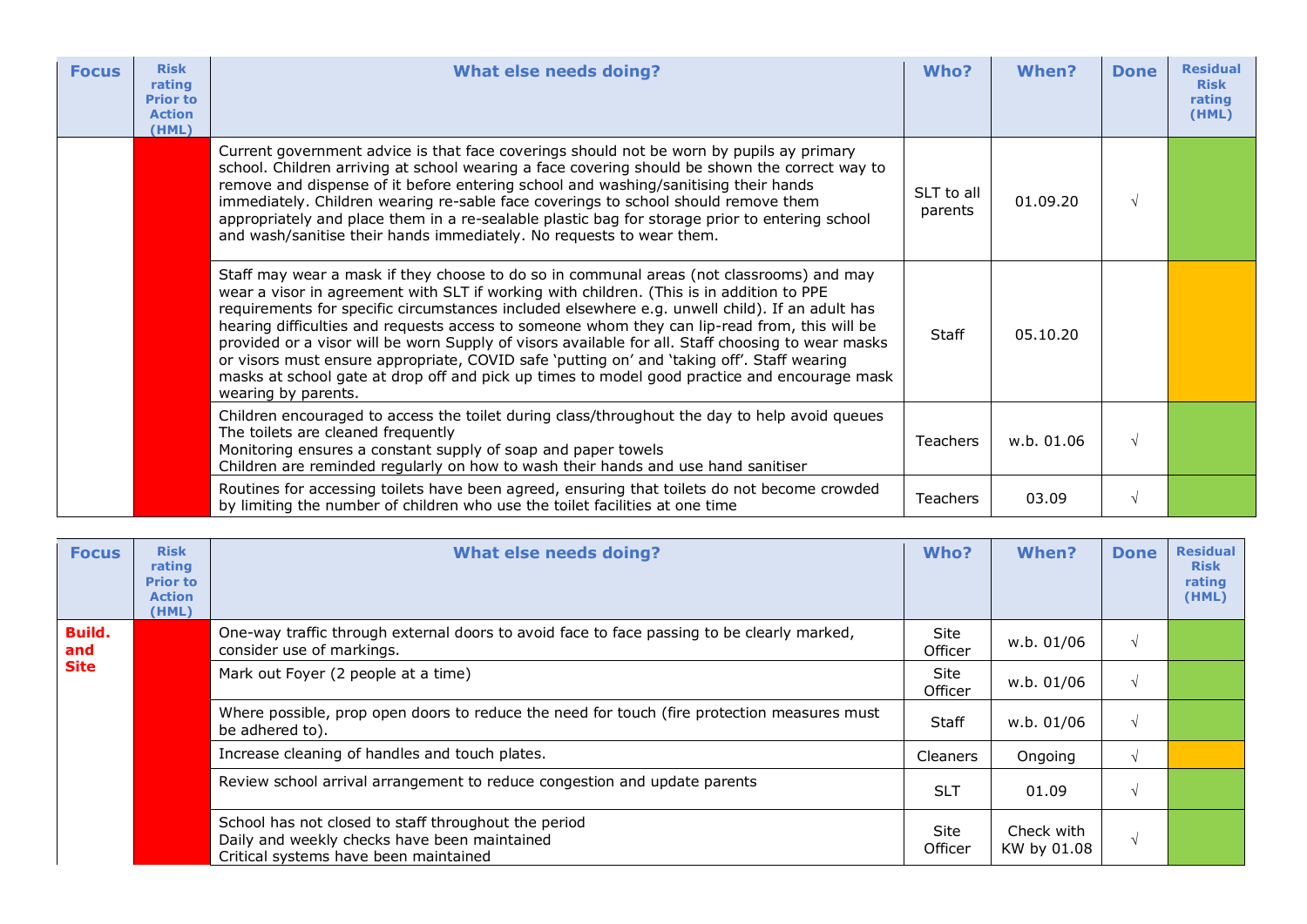| <b>Focus</b>                  | <b>Risk</b><br>rating<br><b>Prior to</b><br><b>Action</b><br>(HML) | <b>What else needs doing?</b>                                                                                                                                                                                                                                                                                          | Who?                         | When?                   | <b>Done</b> | <b>Residual</b><br><b>Risk</b><br>rating<br>(HML) |
|-------------------------------|--------------------------------------------------------------------|------------------------------------------------------------------------------------------------------------------------------------------------------------------------------------------------------------------------------------------------------------------------------------------------------------------------|------------------------------|-------------------------|-------------|---------------------------------------------------|
|                               |                                                                    | Provide relevant guidance to parents on drop off and pick up arrangements, and allocate drop<br>off and collection times. Updated                                                                                                                                                                                      | <b>SLT</b>                   | 21.09                   | $\sqrt{ }$  |                                                   |
|                               |                                                                    | Movement of children around school is minimised as much as possible, with pupils staying in<br>classrooms and staff moving round                                                                                                                                                                                       | All staff                    | Ongoing                 | $\sqrt{ }$  |                                                   |
| <b>Waste</b><br><b>M'ment</b> |                                                                    | Relocate waste bins to key strategic positions both in school buildings and in external areas<br>that are in use in order that waste materials can be managed safely                                                                                                                                                   | Site<br>Officer/Cl<br>eaners | w.b. 18/05 &<br>Ongoing | $\sqrt{ }$  |                                                   |
|                               |                                                                    | Bins should be emptied daily.                                                                                                                                                                                                                                                                                          | Site<br>Officer/Cl<br>eaners | Ongoing                 | $\sqrt{ }$  |                                                   |
|                               |                                                                    | Staff to ensure they wear protective gloves and or wash hands immediately after carrying out<br>this activity.                                                                                                                                                                                                         | Site<br>Officer/Cl<br>eaners | Ongoing                 | $\sqrt{ }$  |                                                   |
| <b>Contract</b>               |                                                                    | All contractors must provide a suitable and sufficient risk assessment for the activities they<br>carry out which must include covid-19.                                                                                                                                                                               | Site<br>Officer/Of<br>fice   | As needed               | $\sqrt{ }$  |                                                   |
|                               |                                                                    | All planned/reactive maintenance to be carried out during out of hours unless seen as an<br>emergency.                                                                                                                                                                                                                 | Site<br>Officer/Of<br>fice   | As needed               | $\sqrt{ }$  |                                                   |
|                               |                                                                    | Ongoing works and scheduled inspections for schools (e.g. estates related) have been<br>designated as essential work by the government and so are set to continue                                                                                                                                                      | Site<br>Officer/Of<br>fice   | As needed               | $\sqrt{ }$  |                                                   |
|                               |                                                                    | Assurances will be sought from the contractors that all staff attending the setting will be in<br>good health (symptom-free) and that contractors have procedures in place to ensure effective<br>social distancing is maintained at all times. Review signing in book to ensure compliance<br>statement is available. | Site<br>Officer/Of<br>fice   | As needed               | $\sqrt{ }$  |                                                   |
|                               |                                                                    | Alternative arrangements have been considered such as using a different entrance for<br>contractors and organising classes so that contractors and staff/children are kept apart                                                                                                                                       | Site<br>Officer/Of<br>fice   | As needed               | $\sqrt{ }$  |                                                   |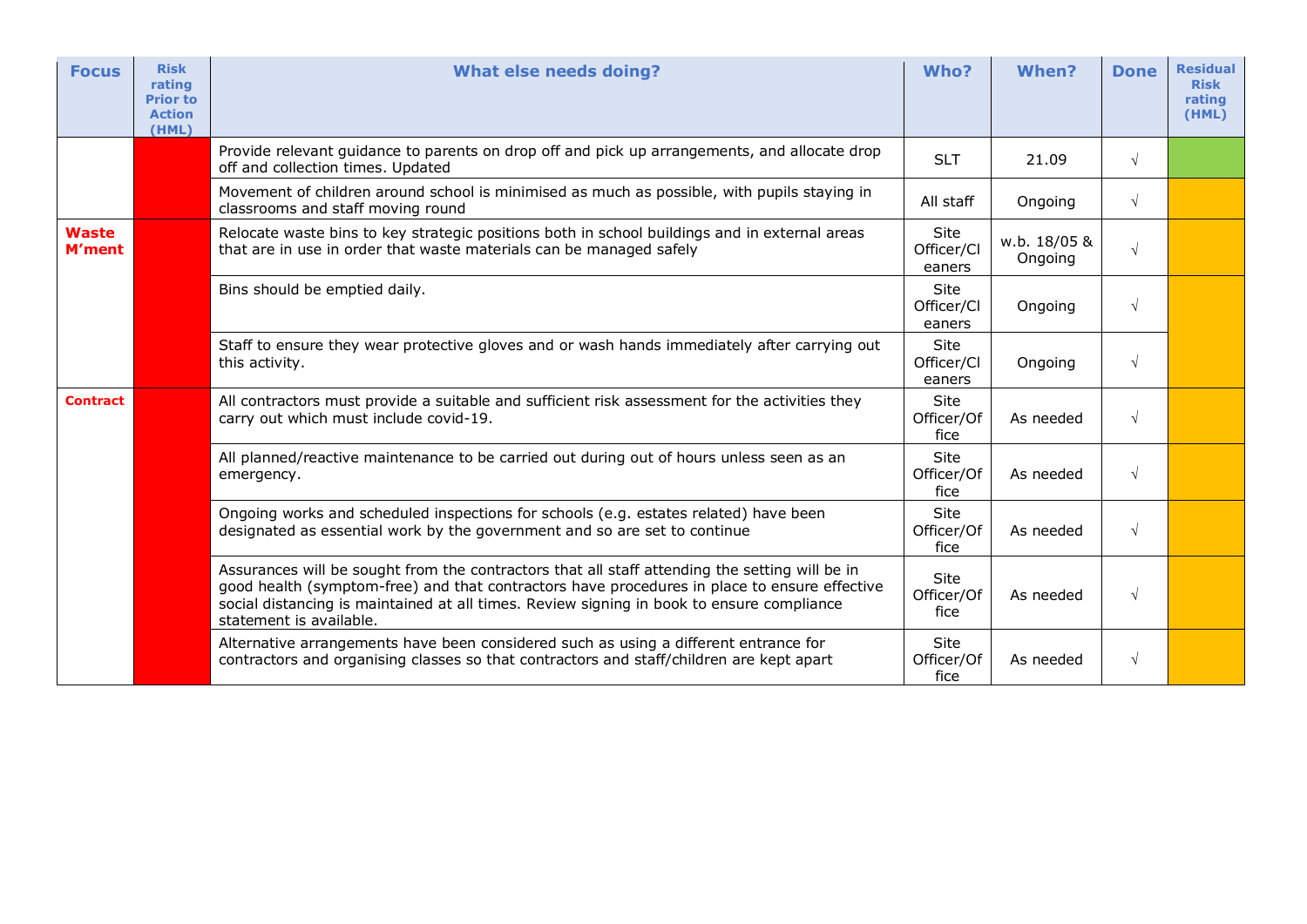| <b>Focus</b>                 | <b>Risk</b><br>rating<br><b>Prior to</b><br><b>Action</b><br>(HML) | What else needs doing?                                                                                                                                                                                                                                                                                                                                                                                                          | Who?                   | When?     | <b>Done</b> | <b>Residual</b><br><b>Risk</b><br>rating<br>(HML) |
|------------------------------|--------------------------------------------------------------------|---------------------------------------------------------------------------------------------------------------------------------------------------------------------------------------------------------------------------------------------------------------------------------------------------------------------------------------------------------------------------------------------------------------------------------|------------------------|-----------|-------------|---------------------------------------------------|
| H&S                          |                                                                    | The Health & Safety Executive have recently updated the Reporting of Injuries, Diseases and<br>Dangerous Occurrences regulations (RIDDOR) to include the requirement to report possible or<br>actual exposure to the Covid-19 virus as a result of, or in connection with, a work activity.<br>Seek legal advice if a case arises that may be directly linked to work. HT attended legal<br>webinar in case a situation arises. | <b>Site</b><br>Officer | As needed |             |                                                   |
| <b>Fire</b><br><b>Safety</b> |                                                                    | Ensure all emergency escape routes / doors are fully operational and kept clear.<br>Agree on Fire Procedures and where pupils and staff will line up<br>Agree on registers and how these will be brought to staff<br>Reminders to staff and pupils that if the fire alarm is activated that they must still keep 2m<br>distancing between bubbles when at the evacuation point.                                                 | SLT/<br>Teachers       | Ongoing   | $\Delta$    |                                                   |
|                              |                                                                    | Ensure announced fire drill for all returning bubbles<br>$\bullet$                                                                                                                                                                                                                                                                                                                                                              | Fire<br>warden         | 07.10.20  |             |                                                   |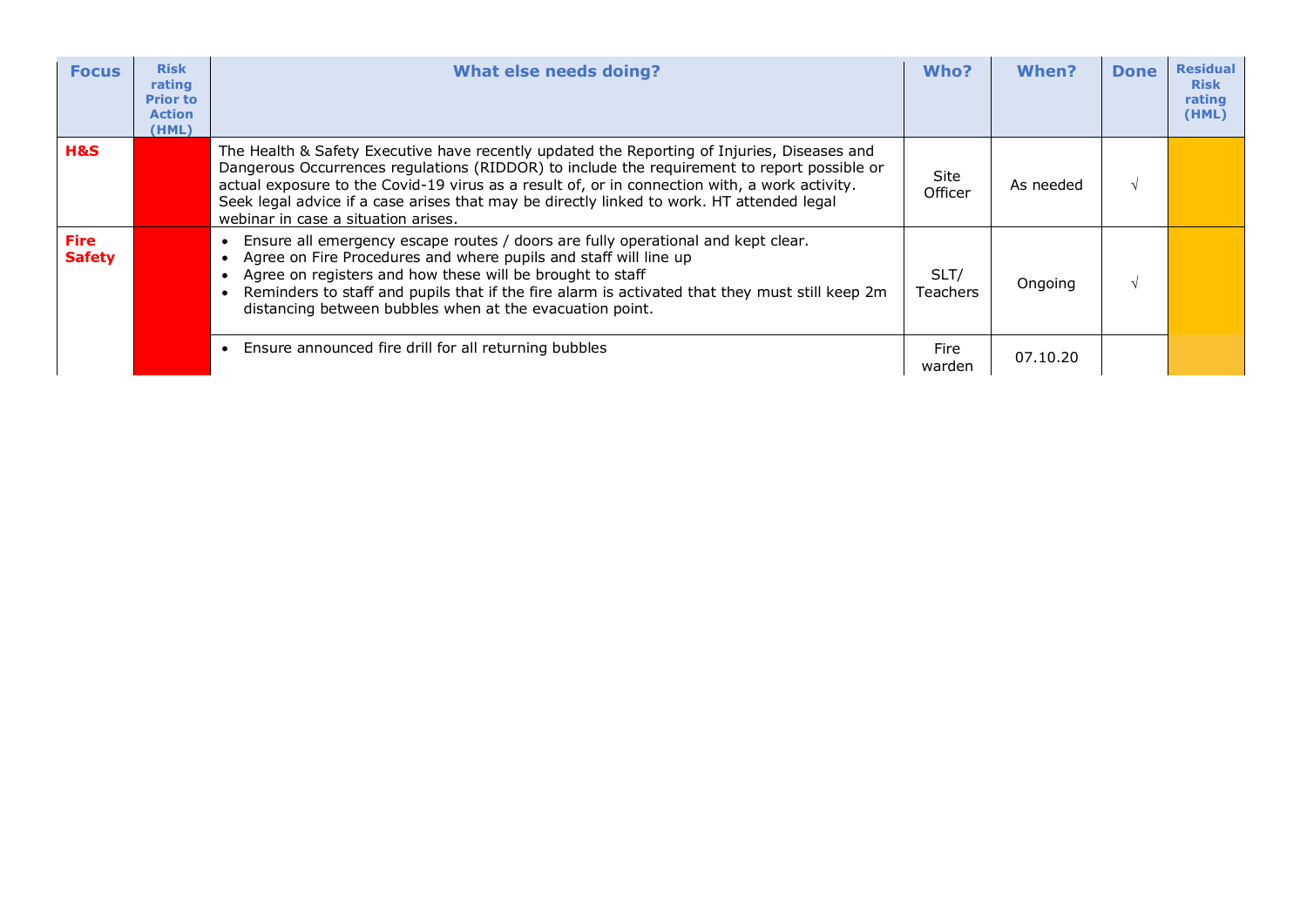## **What happens if someone becomes unwell at an educational or childcare setting?**

If anyone becomes unwell with a new, continuous cough (e.g. persists for an hour or repeats regularly for lengthy periods in the day) or a high temperature (>37.8 when resting), or has a loss of, or change in, their normal sense of taste or smell ((anosmia) in an education or childcare setting, they must be sent home and advised to follow the COVID-19: guidance for households with possible coronavirus infection guidance which sets out that they should self-isolate for at least 10 days and should arrange to have a test to see if they have coronavirus.

If a child is awaiting collection, they should be moved, if possible, to a room where they can be isolated behind a closed door, depending on the age of the child and with appropriate adult supervision if required. Ideally, a window should be opened for ventilation. If it is not possible to isolate them, move them to an area which is at least 2 metres away from other people.

If they need to go to the bathroom while waiting to be collected, they should use a separate bathroom if possible. The bathroom should be cleaned and disinfected using standard cleaning products before being used by anyone else.

PPE should be worn by staff caring for the child while they await collection if a distance of 2 metres cannot be maintained (such as for a very young child or a child with complex needs).

In an emergency, call 999 if they are seriously ill or injured or their life is at risk. Do not visit the GP, pharmacy, urgent care centre or a hospital.

If a member of staff has helped someone who was unwell with a new, continuous cough (see above) or a high temperature (see above), they do not need to go home unless they develop symptoms themselves (and in which case, a test is available) or the child subsequently tests positive (see 'What happens if there is a confirmed case of coronavirus in a setting?' below). They should wash their hands thoroughly for 20 seconds after any contact with someone who is unwell. Cleaning the affected area with normal household disinfectant after someone with symptoms has left will reduce the risk of passing the infection on to other people. See the COVID-19: cleaning of non-healthcare settings guidance

## **What happens if there is a confirmed case of coronavirus in a setting?**

When a child, young person or staff member develops symptoms compatible with coronavirus, they should be sent home and advised to self-isolate for 10 days. Their fellow household members should self-isolate for 14 days. All staff and children who are attending an education or childcare setting will have access to a test if they display symptoms of coronavirus, and are encouraged to get tested in this scenario.

Where the child, young person or staff member tests negative, they can return to their setting and the fellow household members can end their self-isolation.

Where the child, young person or staff member tests positive, the rest of their class or group within their childcare or education setting may be sent home and advised to self-isolate for 14 days if this approach is advised by the Health Protection Team. The other household members of that wider class or group do not need to selfisolate unless the child, young person or staff member they live with in that group subsequently develops symptoms.

As part of the national test and trace programme, if other cases are detected within the cohort or in the wider setting, Public Health England's local health protection teams will conduct a rapid investigation and will advise schools and other settings on the most appropriate action to take. In some cases, a larger number of other children, young people may be asked to self-isolate at home as a precautionary measure – perhaps the whole class, site or year group. Where settings are observing guidance on infection prevention and control, which will reduce risk of transmission, closure of the whole setting will not generally be necessary.